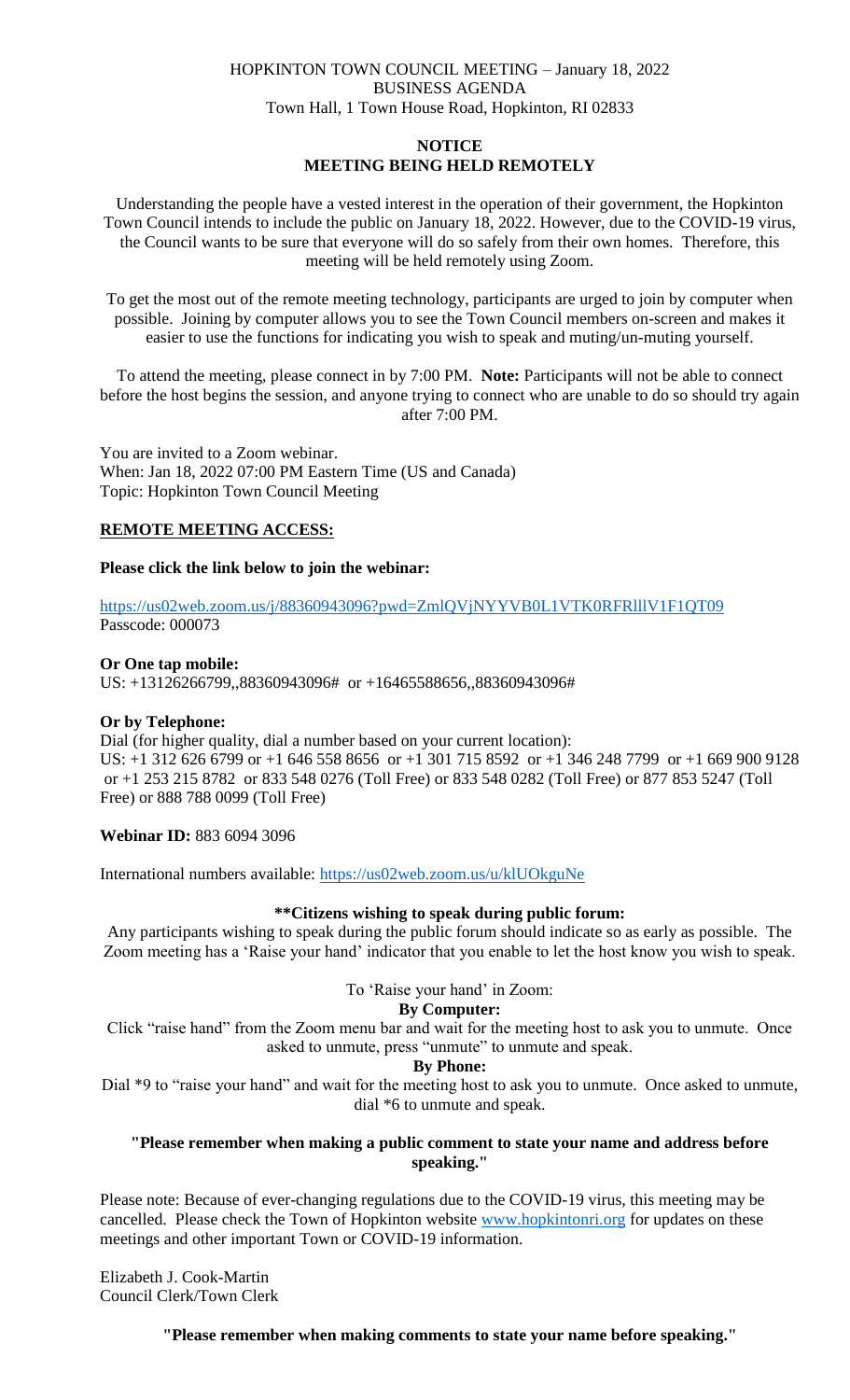- **6:00 P.M.** Recess to Executive Session under:
	- 1. RIGL sec.  $42-46-5(a)(1)$  RIGL sec.  $42-46-5(a)(1)$  Interviews: Boards & Commissions: Charter Commission; Communications Committee.

Reconvene in Open Session.

Statement by the Council President that no votes were taken in Executive Session.

Consider and vote on Motion to Seal the minutes of the Executive Session.

**6:20 P.M.** Workshop – Continue review/discussion of draft Town Council Bylaws.

**7:00 P.M.** Call to Order – Moment of silent meditation and a salute to the Flag.

# **HEARINGS MOTION TO SIT AS A LICENSING BOARD**

# **COMMERCIAL HAULER LICENSE RENEWALS**

Open a hearing on the renewal of the following commercial haulers licenses:

CWPM, LLC, 25 Norton Place, Plainville, CT EZ Waste Systems, Inc., 67 Ledward Ave., Westerly, RI On-Time Disposal, 203 Ashaway Rd, Bradford, RI RPKK, Inc./RPE Waste Services, 9 New King's Factory Rd., Wood River Jct., RI Republic Services, Inc. 1080 Airport Rd., Fall River, MA Sanitation by Quint Perry, 7 Sweet Corn Ln., Westerly, RI Steven Piccolo Jr. & Sons, Inc., 7 Boombridge Rd., Westerly, RI Waste Connections-MTG Mega Disposal & Patriot Disposal, 9 Industrial Way, Seekonk, MA Waste Management, 1610 Pontiac Ave., Cranston, RI

Applications and filing fees received/notice posted. Discussion.

Motion and vote on whether to grant renewal to individual licenses or all listed licenses.

#### **MOTION TO ADJOURN AS LICENSING BOARD AND RECONVENE AS COUNCIL**

#### **CONSENT AGENDA**

Approve Town Council Meeting Minutes/Workshop Minutes of January 3, 2022; Accept the following monthly financial/activity report: Town Clerk; Approve refund due to overpayment by taxpayer of 2020 tangible tax submitted by the Tax Collector; Approve abatement resulting from software double billing error affecting one 2021 real property tax account submitted by the Tax Assessor.

# **MOTION TO APPROVE CONSENT AGENDA**

#### **OLD BUSINESS**

1. Update from Potter Hill Dam Information Study Committee.

# **NEW BUSINESS**

- 1. Consider Budget Timetable Schedule Budget Workshops.
- 2. Discuss, consider and possibly vote to reappoint Scott Ahern as Tree Warden for a one-year term to January 2023.

### **BOARDS & COMMISSIONS**

- 1. Discuss, consider and possibly vote to appoint David Augustyn to the Conservation Commission.
- 2. Discuss, consider and possibly vote to appoint Dawn Spears to the Conservation Commission.
- 3. Discuss, consider and possibly vote to appoint David Augustyn to the Juvenile Hearing Board.